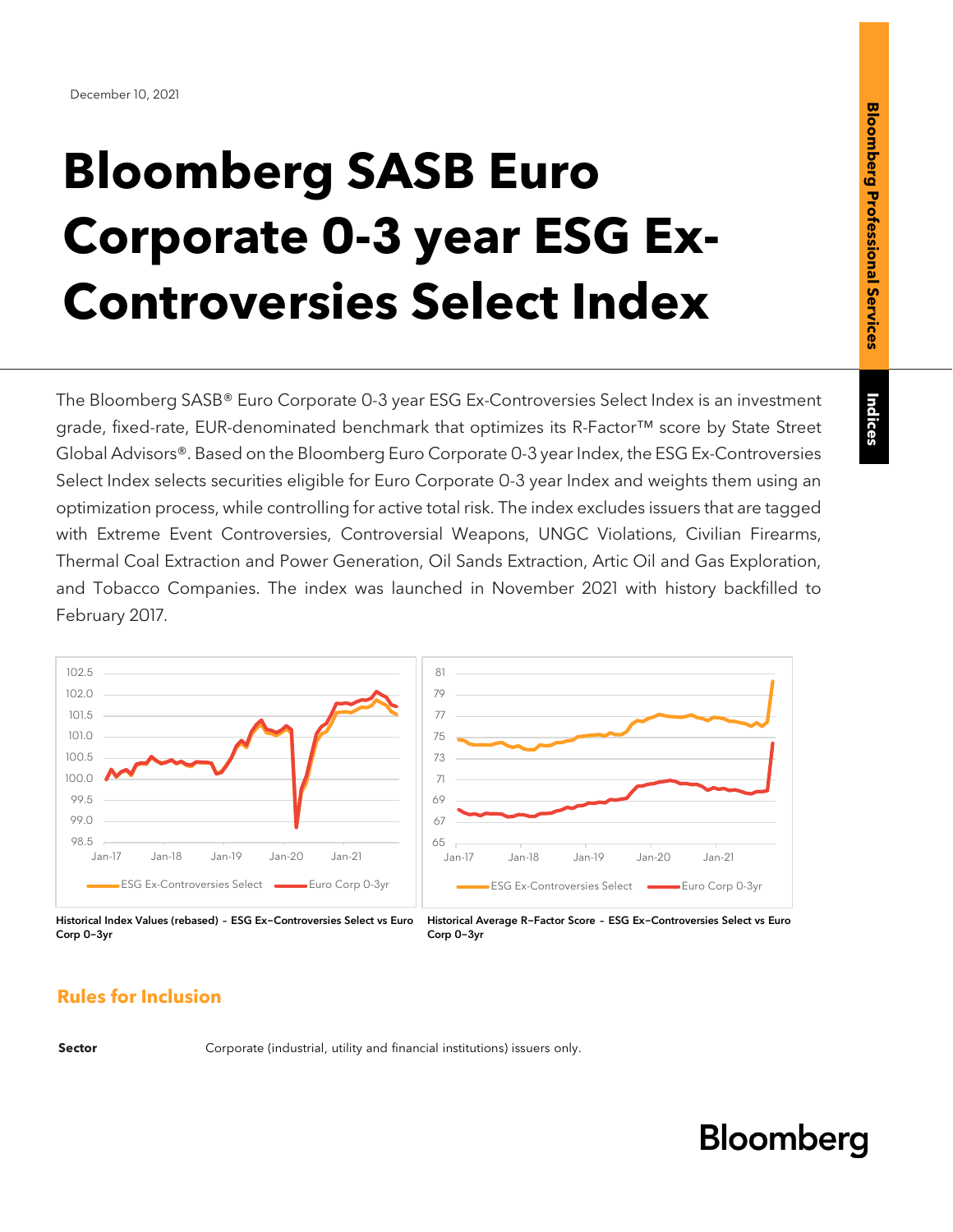| <b>Eligible Currencies</b> | Principal and interest must be denominated in EUR.                                                                                                                                                                                                                                                                                                                                               |                                                                                                    |  |  |
|----------------------------|--------------------------------------------------------------------------------------------------------------------------------------------------------------------------------------------------------------------------------------------------------------------------------------------------------------------------------------------------------------------------------------------------|----------------------------------------------------------------------------------------------------|--|--|
| Quality                    | Securities must be rated investment grade (Baa3/BBB-/BBB- or higher) using the middle rating of Moody's, S&P<br>and Fitch; when ratings from only two agencies are available, the lower is used; when only one agency rates a bond,<br>that rating is used. In cases where explicit bond-level ratings are not available, other sources may be used to classify<br>securities by credit quality: |                                                                                                    |  |  |
|                            | Expected ratings at issuance may be used to ensure timely index inclusion or to properly classify split-rated<br>issuers.                                                                                                                                                                                                                                                                        |                                                                                                    |  |  |
|                            | Unrated securities may use an issuer rating for index classification purposes if available. Unrated subordinated<br>securities are included if a subordinated issuer rating is available.                                                                                                                                                                                                        |                                                                                                    |  |  |
| <b>Amount Outstanding</b>  | USD300mn minimum par amount outstanding.                                                                                                                                                                                                                                                                                                                                                         |                                                                                                    |  |  |
| Coupon                     | Fixed-rate coupon.<br>Original zero coupon bonds are included.<br>Callable fixed-to-floating rate bonds are eligible during their fixed-rate term only.<br>۰                                                                                                                                                                                                                                     | Bonds with a step-up coupon that changes according to a predetermined schedule are eligible.       |  |  |
| <b>Maturity</b>            | Securities must have less than 3 years remaining to maturity, regardless of optionality.                                                                                                                                                                                                                                                                                                         |                                                                                                    |  |  |
| Seniority                  | Senior and subordinated issues are included.                                                                                                                                                                                                                                                                                                                                                     |                                                                                                    |  |  |
| Market of Issue            | Fully taxable, publicly issued in the global and regional markets.                                                                                                                                                                                                                                                                                                                               |                                                                                                    |  |  |
| <b>Security Types</b>      | Included                                                                                                                                                                                                                                                                                                                                                                                         | Excluded                                                                                           |  |  |
|                            | Bullet, putable, sinkable/amortizing and callable.<br>bonds                                                                                                                                                                                                                                                                                                                                      | Treasuries, government-related, securitized and covered<br>bonds                                   |  |  |
|                            | Original issue zero coupon<br>۰<br><b>Underwritten MTN</b><br>$\bullet$                                                                                                                                                                                                                                                                                                                          | Contingent capital securities, including traditional CoCos<br>and contingent write-down securities |  |  |
|                            | Fixed-rate and fixed-to-float (including fixed-<br>to-variable) capital securities                                                                                                                                                                                                                                                                                                               | Bonds with equity type features (eg, warrants,<br>$\bullet$<br>convertibles, preferreds)           |  |  |
|                            |                                                                                                                                                                                                                                                                                                                                                                                                  | Inflation-linked bonds, floating-rate issues                                                       |  |  |
|                            |                                                                                                                                                                                                                                                                                                                                                                                                  | Private placements, retail bonds<br>٠                                                              |  |  |

#### • Structured notes, pass-through certificates

• Illiquid securities with no available pricing

### **Optimization Constraints and Calculations**

| Overview | The Bloomberg PORT Optimizer is used to select and weight each security in the index.<br>$\bullet$<br>The optimizer runs once per month, selecting securities and calculating notional positions.<br>$\overline{\phantom{0}}$<br>This process will not impact bond prices and other security-level analytics.<br>$\overline{\phantom{a}}$<br>The optimizer has three main objectives:<br>$\bullet$<br>Maximize the overall R-Factor Score.<br>$\overline{\phantom{a}}$<br>Minimize Active Total Risk versus the Parent Index. This is the ex-ante (or predicted) annualized tracking<br>$\overline{\phantom{a}}$<br>error based on the Bloomberg Fixed Income multi-factor risk model.<br>Minimize Turnover.<br>$\overline{\phantom{a}}$ |
|----------|------------------------------------------------------------------------------------------------------------------------------------------------------------------------------------------------------------------------------------------------------------------------------------------------------------------------------------------------------------------------------------------------------------------------------------------------------------------------------------------------------------------------------------------------------------------------------------------------------------------------------------------------------------------------------------------------------------------------------------------|
|          | Each of these objectives is assigned a weight (trade-off) in order to make these goals directly comparable:<br>$\bullet$<br>Active Total Risk is assigned the highest weight, followed by R-Factor Score and then Turnover. Active Total<br>Risk is assigned a trade-off value of 1, R-Factor Score is assigned a trade-off value of 20, and Turnover is<br>assigned a trade-off value of 50.<br>Index turnover is calculated using two-way turnover: buys and sells (excluding cash).<br>۰                                                                                                                                                                                                                                              |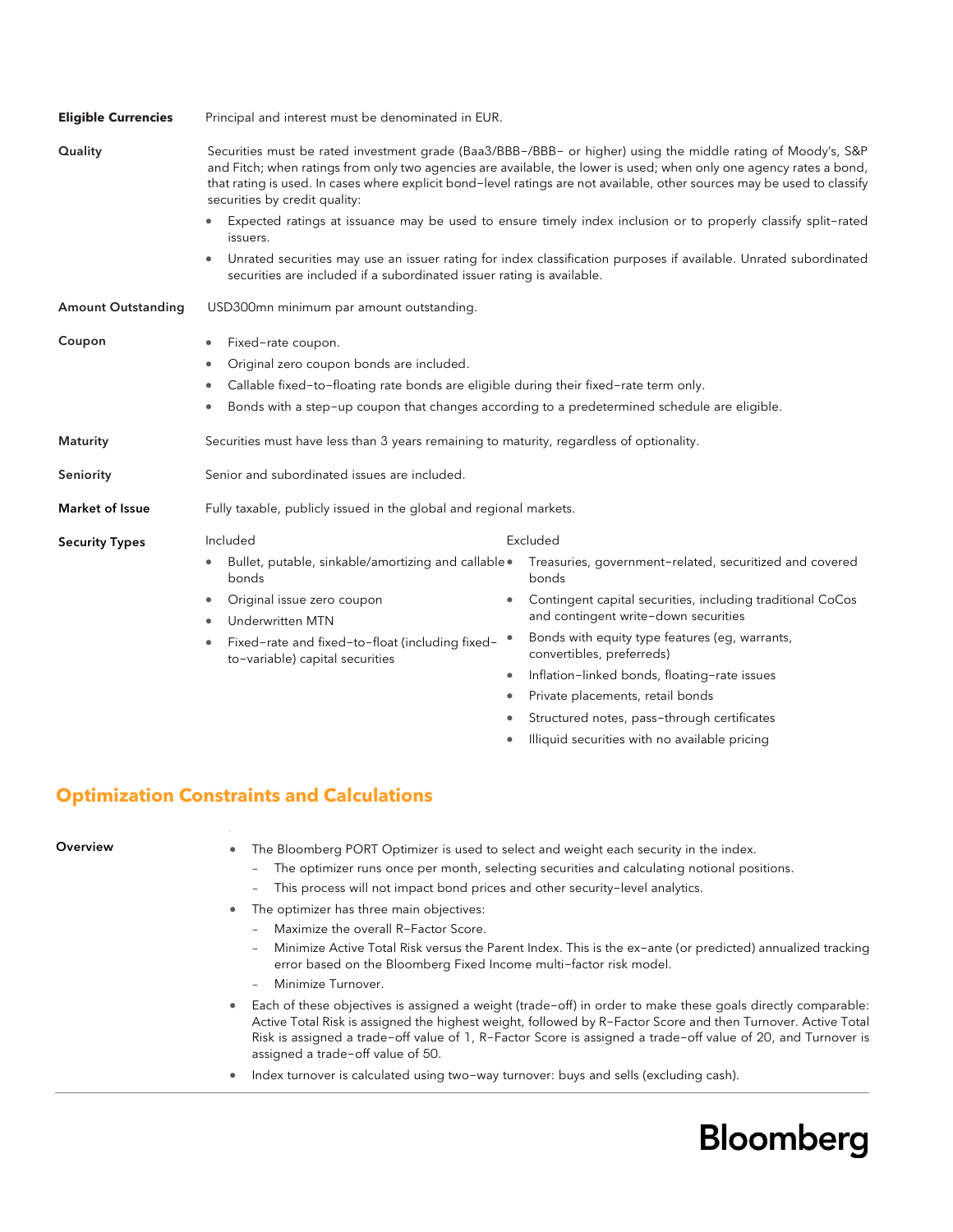|                                 |                           | The Parent Index is the Bloomberg Euro Corporate 0-3 year Index.                                                                                                                                                                                                                                                                                                                                                                  |
|---------------------------------|---------------------------|-----------------------------------------------------------------------------------------------------------------------------------------------------------------------------------------------------------------------------------------------------------------------------------------------------------------------------------------------------------------------------------------------------------------------------------|
| <b>Optimization Constraints</b> |                           | Each of these constraints, unless otherwise noted, are soft constraints. This means that the optimizer will consider<br>solutions outside of these bounds, with penalties for those violations. The trade-off values are used to specify<br>the penalties for the violations compared to the main objectives. These values are listed after each soft constraint.                                                                 |
|                                 |                           | OAD (option-adjusted duration) must be within 0.15 years of each Class 2 sector of the Parent Index.<br>Trade-off value: 0.5.                                                                                                                                                                                                                                                                                                     |
|                                 | 0.5.                      | DTS (duration times spread) must be within 0.2 years of each Class 2 sector of the Parent Index. DTS is<br>calculated by multiplying spread duration by Libor option-adjusted spread. DTS measures sensitivity to<br>relative spread change as opposed to absolute spread change like modified duration. Trade-off value:                                                                                                         |
|                                 |                           | OAD must be within 0.15 of the Parent Index. Hard Constraint.                                                                                                                                                                                                                                                                                                                                                                     |
|                                 |                           | DTS must be greater than -0.01 and less than 0.2 years relative to the Parent Index. Hard Constraint.                                                                                                                                                                                                                                                                                                                             |
|                                 |                           | Yield to worst must be greater than -0.01bps relative to the Parent Index. Hard Constraint.                                                                                                                                                                                                                                                                                                                                       |
|                                 | off value: 5.             | Transaction costs cannot be greater than 2%. Transaction costs are a function of all the buy trades<br>implemented each month. The cost is defined as the number of years since issuance (years from dated<br>date). For example, a 1% buy transaction in a security issued 1 year ago adds has a transaction cost of<br>1%, while a 1% buy transaction in a security issued 6 months ago adds a transaction cost of 0.5%. Trade- |
|                                 |                           | Active Total Risk, as calculated by the Bloomberg multi-factor fixed income risk model, must be within<br>0.5 or 50bps of the Parent Index. This is an annualized measure. Trade-off value: 0.01.                                                                                                                                                                                                                                 |
|                                 |                           | The normalized average R-Factor Score of the index, defined as the average R-Factor Score divided by<br>the Parent Index average times 100, must be at least 120. Trade-off value: 0.1.                                                                                                                                                                                                                                           |
|                                 |                           | The total weight of all securities issued within the past three years, as measured by years from dated<br>date, must be greater than or equal to the Parent Index. Trade-off value: 0.1.                                                                                                                                                                                                                                          |
|                                 |                           | Bloomberg Class 2 sector weights must be within 100bps of the Parent Index. Trade-off value: 0.1.                                                                                                                                                                                                                                                                                                                                 |
|                                 |                           | Bloomberg Index Rating weights (Baa, A, Aa, Aaa) must be within 300bps of the Parent Index. Trade-<br>off value: 0.5.                                                                                                                                                                                                                                                                                                             |
|                                 |                           | Individual security weights must be less than 15 times their weight in the Parent Index or 100bps,<br>whichever is less. Hard Constraint.                                                                                                                                                                                                                                                                                         |
|                                 |                           | Eligible issuer (ticker) weights must be within 50bps of their weight in the Parent Index. Hard Constraint.                                                                                                                                                                                                                                                                                                                       |
|                                 |                           | Securities with R-Factors greater than or equal to the Parent Index average R-Factor, and that also meet<br>all controversial business screens, have a minimum market value weight equal to their Parent Index<br>weight. Hard Constraint.                                                                                                                                                                                        |
|                                 |                           | Monthly index turnover must be less than 4%. Trade-off value: 0.1.                                                                                                                                                                                                                                                                                                                                                                |
|                                 |                           | Only long positions are allowed.                                                                                                                                                                                                                                                                                                                                                                                                  |
|                                 |                           | All cash that enters the index intramonth is completely reinvested into next month's index at the next<br>rebalancing date.<br>On each rebalancing date, cash has a 0% weight.                                                                                                                                                                                                                                                    |
| <b>Controversial Business</b>   |                           | Issuers are excluded from the index for the following reasons:                                                                                                                                                                                                                                                                                                                                                                    |
| <b>Exclusions</b>               |                           |                                                                                                                                                                                                                                                                                                                                                                                                                                   |
|                                 | Controversies             | Extreme Event Companies included within Category 5 (Extremely Severe Controversies).                                                                                                                                                                                                                                                                                                                                              |
|                                 | Controversial<br>Weapons  | All companies classified as involved in the core weapon system or components and services that<br>are considered tailor-made and essential for the lethal use of controversial weapons.                                                                                                                                                                                                                                           |
|                                 | <b>UNGC</b><br>Violations | Companies that have breached a principle of the UN Global Compact.                                                                                                                                                                                                                                                                                                                                                                |
|                                 | Civilian<br>Firearms      | All companies deriving 5% or more of their revenue from the manufacturing and/or sale of assault<br>and non-assault weapons to civilian customers and/or their key components, as well as from the<br>distribution and/or retail sale of assault and/or non-assault weapons.                                                                                                                                                      |
|                                 |                           |                                                                                                                                                                                                                                                                                                                                                                                                                                   |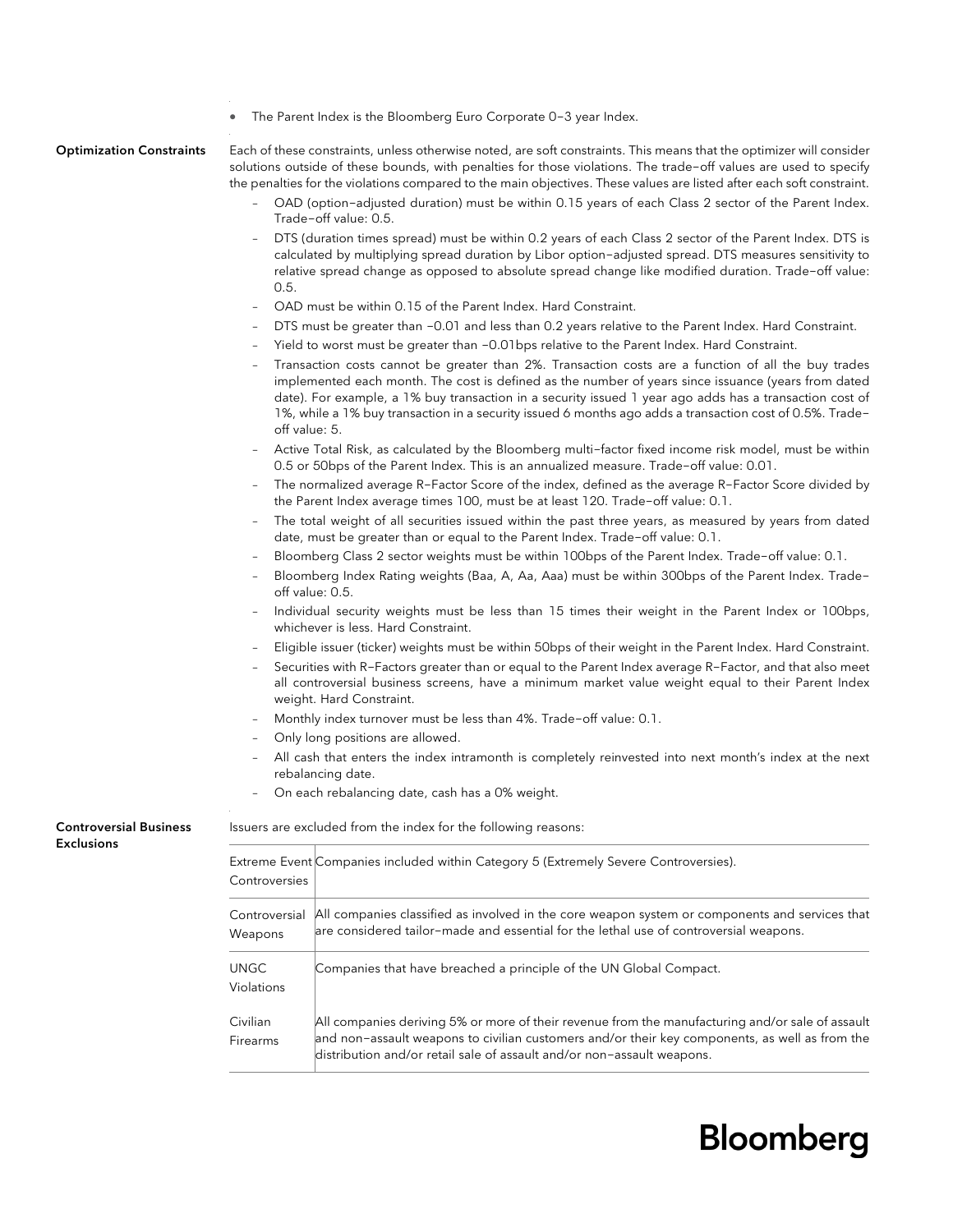|                         | Power<br>Generation                                                                                                                                                                                                                                                                                                                                                             | Thermal Coal All companies deriving 5% or more of their revenue from the extraction of thermal coal or from<br>Extraction and generating electricity from thermal coal.                                                                                                                                                                                                                                                                                                                                                                                                                                                                                                                                                                                                                                                                                                                                                                                                                                                                                                                                                                                                                                          |
|-------------------------|---------------------------------------------------------------------------------------------------------------------------------------------------------------------------------------------------------------------------------------------------------------------------------------------------------------------------------------------------------------------------------|------------------------------------------------------------------------------------------------------------------------------------------------------------------------------------------------------------------------------------------------------------------------------------------------------------------------------------------------------------------------------------------------------------------------------------------------------------------------------------------------------------------------------------------------------------------------------------------------------------------------------------------------------------------------------------------------------------------------------------------------------------------------------------------------------------------------------------------------------------------------------------------------------------------------------------------------------------------------------------------------------------------------------------------------------------------------------------------------------------------------------------------------------------------------------------------------------------------|
|                         | Oil Sands<br>Extraction                                                                                                                                                                                                                                                                                                                                                         | All companies deriving 10% or more of their revenue from the extraction of oil sands.                                                                                                                                                                                                                                                                                                                                                                                                                                                                                                                                                                                                                                                                                                                                                                                                                                                                                                                                                                                                                                                                                                                            |
|                         | Artic Oil and<br>Gas<br>Exploration                                                                                                                                                                                                                                                                                                                                             | All companies deriving 10% or more of their revenue from oil and gas exploration and extraction<br>in the Artic.                                                                                                                                                                                                                                                                                                                                                                                                                                                                                                                                                                                                                                                                                                                                                                                                                                                                                                                                                                                                                                                                                                 |
|                         | Tobacco<br>Companies                                                                                                                                                                                                                                                                                                                                                            | All companies deriving 5% or more of their revenue from the production or supply of tobacco or<br>tobacco related products and services, or 10% or more of their revenues from the distribution<br>and retail sale of tobacco products.                                                                                                                                                                                                                                                                                                                                                                                                                                                                                                                                                                                                                                                                                                                                                                                                                                                                                                                                                                          |
| <b>Unscored Issuers</b> | Issuers without R-Factor scores are excluded from the index.                                                                                                                                                                                                                                                                                                                    |                                                                                                                                                                                                                                                                                                                                                                                                                                                                                                                                                                                                                                                                                                                                                                                                                                                                                                                                                                                                                                                                                                                                                                                                                  |
| <b>Turnover</b>         | Unlike standard rules-based indices, past index holdings will directly impact which securities are chosen for<br>٠<br>index inclusion in the present and future. This is because one of the constraints and objectives of the<br>optimization process is to limit monthly index turnover. The optimizer sets a 4% turnover soft constraint each<br>month. Trade-off value: 0.1. |                                                                                                                                                                                                                                                                                                                                                                                                                                                                                                                                                                                                                                                                                                                                                                                                                                                                                                                                                                                                                                                                                                                                                                                                                  |
| $\bullet$               |                                                                                                                                                                                                                                                                                                                                                                                 | All historical and live optimizations use the Bloomberg PORT Optimizer. The index contents are rebalanced<br>monthly, and because there is a turnover constraint, the previous month's holdings will affect the next<br>month's results. To produce the backtested results, the portfolio in PORT is updated intramonth using<br>corporate actions sourced from the Bloomberg PORT database. The methodology used by this database<br>differs from the methodology employed by the Bloomberg index platform. The two approaches differ in the<br>handling of called bonds and bonds that make principal payments (full or partial) or coupon payments on<br>or near month-end. The Bloomberg database the PORT Optimizer currently uses removes securities from<br>the portfolio that were called or were matured on or near month-end without a corresponding update to<br>the cash position. Also, partial principal or coupon payments made on or near month-end may not be fully<br>accounted for in the backtested results. The live index uses corporate action updates sourced from the index<br>production system, which means cash from these corporate actions contributes to optimization rebalances. |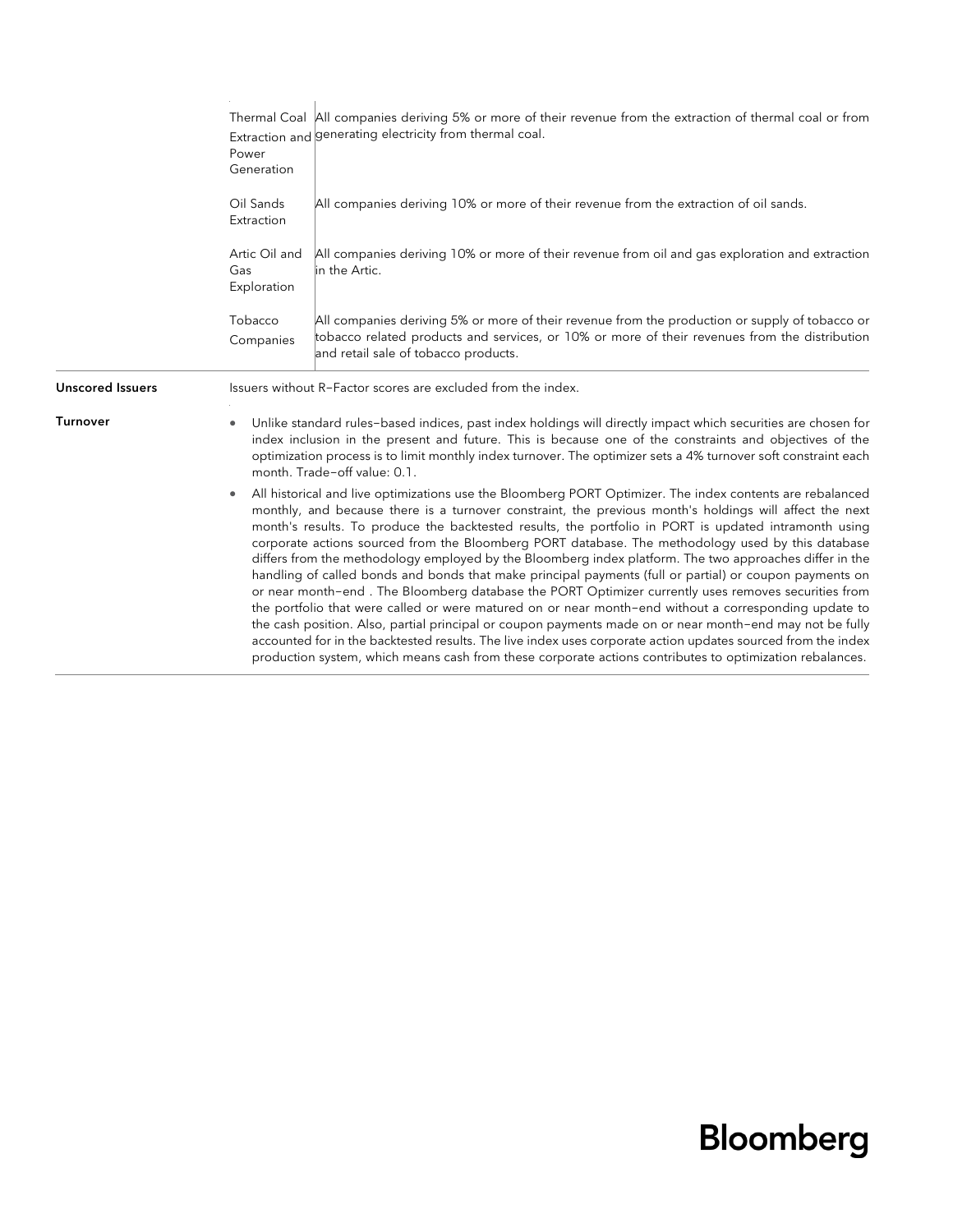#### **R-Factor (Responsibility Factor)**

State Street Global Advisors has built a new ESG platform (or data architecture) that systematically integrates best-in-class data from 4 global data providers. To help clients make better sense of this staggering amount of data and allow for decision-ready insights, they have created a scoring model that systematically harnesses hundreds of metrics and leverages the investment teams' expertise — including sustainable investing, data science, statistics, quantitative modeling, and asset stewardship. This new approach to ESG scoring captures the full spectrum of "financially material" metrics to isolate long-term sustainability drivers of value across environmental, human capital, social capital, business model, leadership and corporate governance dimensions. The scoring methodology systematically integrates best-in-class data, transparent sustainability framework, financial materiality across industries and corporate governance standards to define one "responsibility factor" ("R-Factor") score for every company.

To learn more about the R-Factor:

- [www.ssga.com/global/en/our-insights/viewpoints/r-factor.html](http://www.ssga.com/global/en/our-insights/viewpoints/r-factor.html)
- www.ssga.com/investment-topics/environmental-social-governance/2019/04/inst-r-factor-reinventing-esg-through-scoringsystem.pdf

#### **Sustainability Accounting Standards Board (SASB®)**

At the core of R-Factor scores is a mapping algorithm that uses metrics that are "financially material" across 77 industries and 17 regulatory regimes. The methodology was designed around a transparent analytical framework and standards — the Sustainability Accounting Standards Board (SASB). The SASB framework is fully transparent and publicly available for all institutional and retail investors. SASB standards were developed to enable businesses around the world to identity, manage and communicate financially material sustainability information to their investors. It is the first ERSFG disclosure framework that focuses on financial materiality at the corporate level.

To learn more about SASB:

• www.sasb.org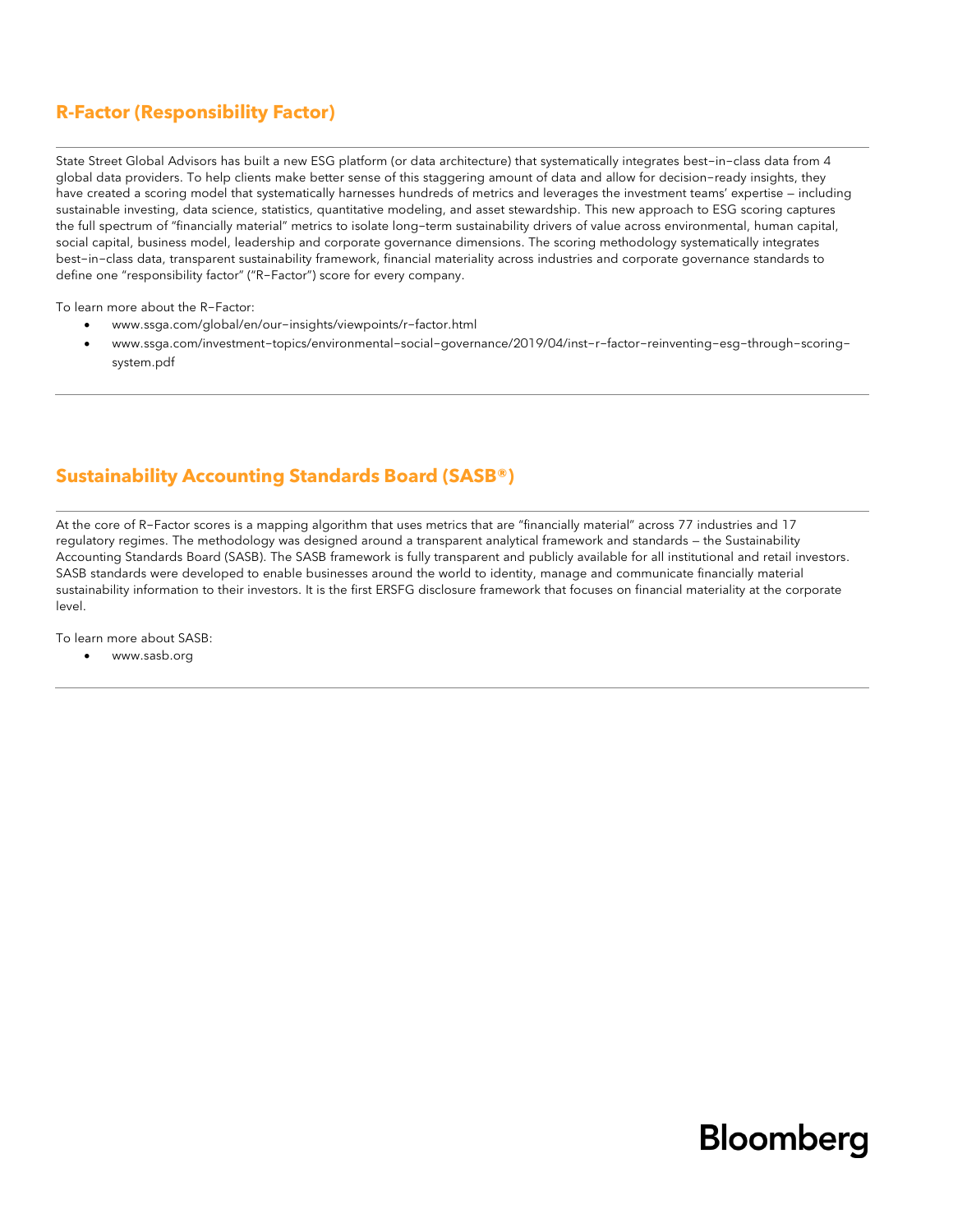### **Rebalancing Rules**

| Frequency            | The composition of the index is rebalanced at each month-end and represents the fixed set of bonds on which<br>index returns are calculated for the next month.                                                                                                                                                                                                                                      |
|----------------------|------------------------------------------------------------------------------------------------------------------------------------------------------------------------------------------------------------------------------------------------------------------------------------------------------------------------------------------------------------------------------------------------------|
| <b>Index Changes</b> | During the month, indicative changes to securities (credit rating change, sector reclassification, amount<br>outstanding changes, corporate actions, and ticker changes) are reflected daily. These changes will affect the<br>composition of the index at month-end only – when the index is next rebalanced.                                                                                       |
|                      | Reinvestment of Cash Flows Intra-month cash flows from interest and principal payments contribute to monthly index returns but are not<br>reinvested at a short-term reinvestment rate between rebalance dates. At each rebalancing, cash is effectively<br>reinvested into the returns universe for the following month, thus index results over two or more months reflect<br>monthly compounding. |
| <b>New Issues</b>    | Qualifying securities that enter the Projected Universe of the Parent Index by the fourth to last business day of the<br>month (T-3) are considered for inclusion. Prior to December 1, 2021, qualifying securities that entered the Projected<br>Universe of the Parent Index on month-end were considered for inclusion.                                                                           |

| <b>Sources &amp; Frequency</b> | All bonds in the index are priced daily using Bloomberg's evaluated pricing service, BVAL.                                                                                                                                                                                                                                                                                                                                                                                                                                                |  |
|--------------------------------|-------------------------------------------------------------------------------------------------------------------------------------------------------------------------------------------------------------------------------------------------------------------------------------------------------------------------------------------------------------------------------------------------------------------------------------------------------------------------------------------------------------------------------------------|--|
| <b>Pricing Quotes</b>          | Bonds are quoted as a percentage of par.                                                                                                                                                                                                                                                                                                                                                                                                                                                                                                  |  |
| Timing                         | 4:15 p.m. (London time) each day.<br>۰                                                                                                                                                                                                                                                                                                                                                                                                                                                                                                    |  |
|                                | On early market closes, prices are taken as of 12:15 p.m. (London time) unless otherwise noted.                                                                                                                                                                                                                                                                                                                                                                                                                                           |  |
|                                | If the last business day of the month is a UK holiday and European markets remain open, European securities<br>will use month-end prices.                                                                                                                                                                                                                                                                                                                                                                                                 |  |
| <b>Bid or Offer Side</b>       | Bonds in the index are priced on the bid side.<br>۰                                                                                                                                                                                                                                                                                                                                                                                                                                                                                       |  |
|                                | The initial price for new corporate issues entering the index is the offer side; after the first month, the bid<br>price is used.                                                                                                                                                                                                                                                                                                                                                                                                         |  |
| <b>Settlement Assumptions</b>  | T+1 calendar day settlement basis for all bonds. At month-end, settlement is assumed to be the first calendar<br>day of the following month, even if the last business day is not the last day of the month, to allow for one full<br>month of accrued interest to be calculated.                                                                                                                                                                                                                                                         |  |
| Verification                   | Daily price moves for each security are analyzed by the index pricing team to identify outliers. Index users may<br>also challenge price levels, which are then reviewed and updated as needed using input from various sources.                                                                                                                                                                                                                                                                                                          |  |
| <b>Currency Hedging</b>        | Returns hedged to various non-EUR currencies are published for the Bloomberg SASB Euro Corporate 0-3 year<br>ESG Ex-Controversies Select Index. The indices' FX hedging methodology takes rolling one-month forward<br>contracts that are reset at the end of each month and hedges each non-reporting currency-denominated bond<br>in the index into the reporting currency terms. No adjustment is made to the hedge during the month to account<br>for price movements of constituent securities in the returns universe of the index. |  |
| Calendar                       | The Euro Corporate Index follows the UK bond market holiday schedule. For month-end dates, the European<br>calendar may also be employed in the event a UK holiday falls on a month-end date but European markets remain<br>open.                                                                                                                                                                                                                                                                                                         |  |

### **Pricing and Related Issues**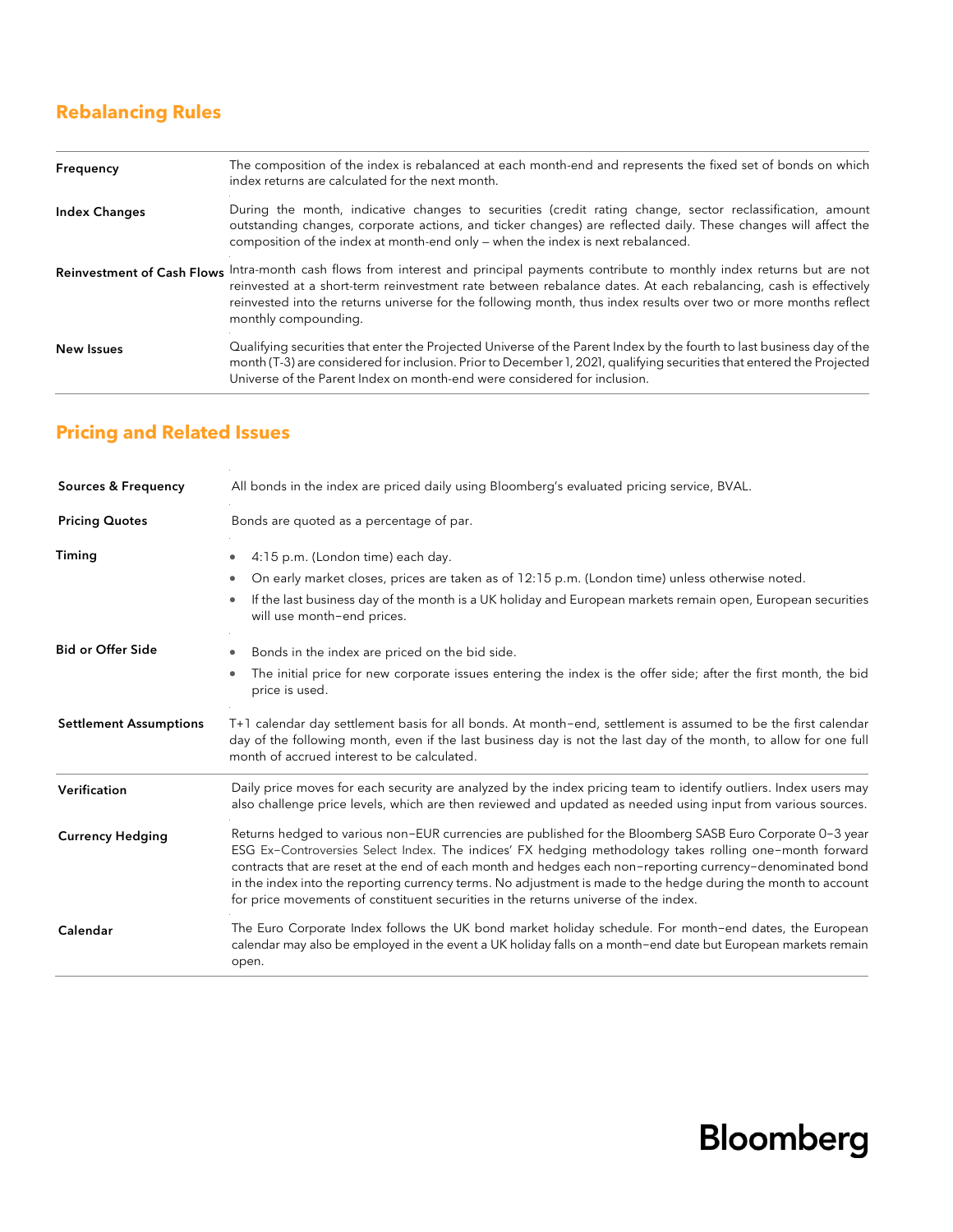### **Accessing Index Data**

| <b>Bloomberg Terminal</b>                                                                  | Bloomberg benchmarks are the global standard for capital markets investors.<br>IN <go> - The Bloomberg Index Browser displays the latest performance results and<br/><math display="inline">\bullet</math><br/>statistics for the indices as well as history. IN presents the indices that make up Bloomberg's<br/>global, multi-asset class index families in a hierarchical view, facilitating navigation and<br/>comparisons. The "My Indices" tab allows a user to focus on a set of favorite indices.<br/>PORT <go> - Bloomberg's Portfolio &amp; Risk Analytics solution includes tools to analyze the<br/><math display="inline">\bullet</math><br/>risk, return and current structure of indices. PORT includes tools to analyze performance of a<br/>portfolio versus a benchmark as well as models for performance attribution, tracking error<br/>analysis, value-at-risk, scenario analysis and optimization.<br/>DES <go> - The index description page provides transparency into the current and<br/><math display="inline">\bullet</math><br/>projected index universe, including membership information, aggregated characteristics<br/>and returns, and historical data.</go></go></go> |
|--------------------------------------------------------------------------------------------|----------------------------------------------------------------------------------------------------------------------------------------------------------------------------------------------------------------------------------------------------------------------------------------------------------------------------------------------------------------------------------------------------------------------------------------------------------------------------------------------------------------------------------------------------------------------------------------------------------------------------------------------------------------------------------------------------------------------------------------------------------------------------------------------------------------------------------------------------------------------------------------------------------------------------------------------------------------------------------------------------------------------------------------------------------------------------------------------------------------------------------------------------------------------------------------------------------|
| <b>Bloomberg Indices Website</b><br>(www.bloomberg.com/<br>professional/product/indices) • | The index website makes available limited index information, including:<br>Index methodology and factsheets<br>$\bullet$<br>Current performance numbers for select indices                                                                                                                                                                                                                                                                                                                                                                                                                                                                                                                                                                                                                                                                                                                                                                                                                                                                                                                                                                                                                               |
| Data Distribution                                                                          | Index subscribers may choose to receive index data in files. Files may include:<br>Index-level and/or constituent-level returns and characteristics for any indices<br>$\bullet$<br>Automatic delivery of files via email or SFTP following the completion of the index<br>٠<br>production process after market close<br>Index data is also available via authorized redistributors<br>$\bullet$                                                                                                                                                                                                                                                                                                                                                                                                                                                                                                                                                                                                                                                                                                                                                                                                         |
| <b>Index Ticker</b>                                                                        | 136753US: Bloomberg SASB Euro Corporate 0-3 year ESG Ex-Controversies Select Index                                                                                                                                                                                                                                                                                                                                                                                                                                                                                                                                                                                                                                                                                                                                                                                                                                                                                                                                                                                                                                                                                                                       |